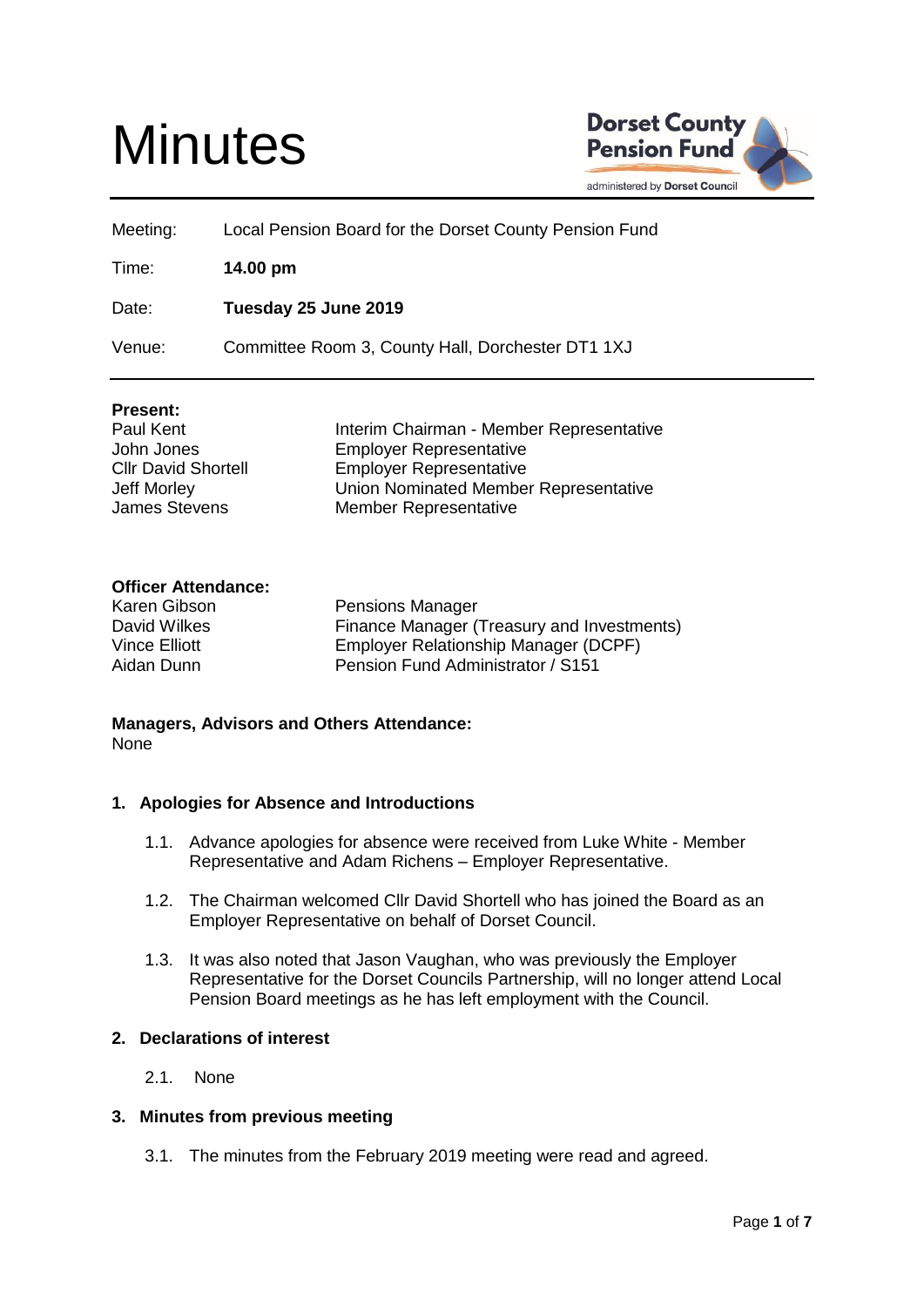# **4. Terms of Reference and Board Membership**

As a result of the Dorset local government reorganisation, certain sections of the Board's Terms of Reference need to be amended. It was also felt it was a good time to review the whole document.

- 5.1. Membership of the Local Pension Board. Section 3.1 will be changed to reflect that the Board is now made up of 8 members (4 employer representatives and 4 member representatives).
- 5.2. Sections 3.3 & 3.6 made references to selecting employer representatives from Dorset County Council, Bournemouth Borough Council and Borough of Poole Council as the 3 largest employers in the fund. As of 1 April 2019, only two bodies exist, Dorset Council and BCP Council, so the Terms of Reference will be amended to reflect this.

This opens up a vacancy for an employer representative. DCPF Communications team will advertise the vacancy on the DCPF website and also circulate the details to scheme employers.

5.3. It was also felt that the term of appointments should be changed from 3 years to 5 years (section 3.9)

**Action**: Updated version of Terms of Reference document to be distributed ahead of next meeting (VE)

5.4. Conflict of Interest (section 5). The Pensions Manager suggested that a separate Conflict of Interest policy be created as this would also meet requirements of the TPR Code of Practice.

**Action:** Draft Conflict of Interest policy to be drawn up and distributed for review at the next meeting (VE).

- 5.5. An Employer Rep noted that section 7.3 stated that the Board will submit an annual report of its activities to the Pension Fund Committee. It was agreed that this would be done at the end of the year.
- 5.6. The Board will require a new chairman to be in place for the December 2019 meeting. A discussion took place as to whether this should be elected from within the Board members, or an independent chair should be recruited (although it is unlikely that this would not be a paid position).

**Action:** Further consideration to be given to this ahead of the next Board meeting.

#### **5. Papers from the Pension Fund Committee**

The agenda of the Pension Fund Committee meeting that was held on 20 June 2019 was reviewed.

- 5.1. This was a new Pension Fund Committee following the changes to local government in Dorset. The Committee is made up of 5 Dorset Council members, 3 from BCP Council and 1 Union Scheme Representative.
- 5.2. The Committee had received a presentation from Matthew Trebilcock of the Brunel Pension Partnership which updated members on progress with the investment pooling project.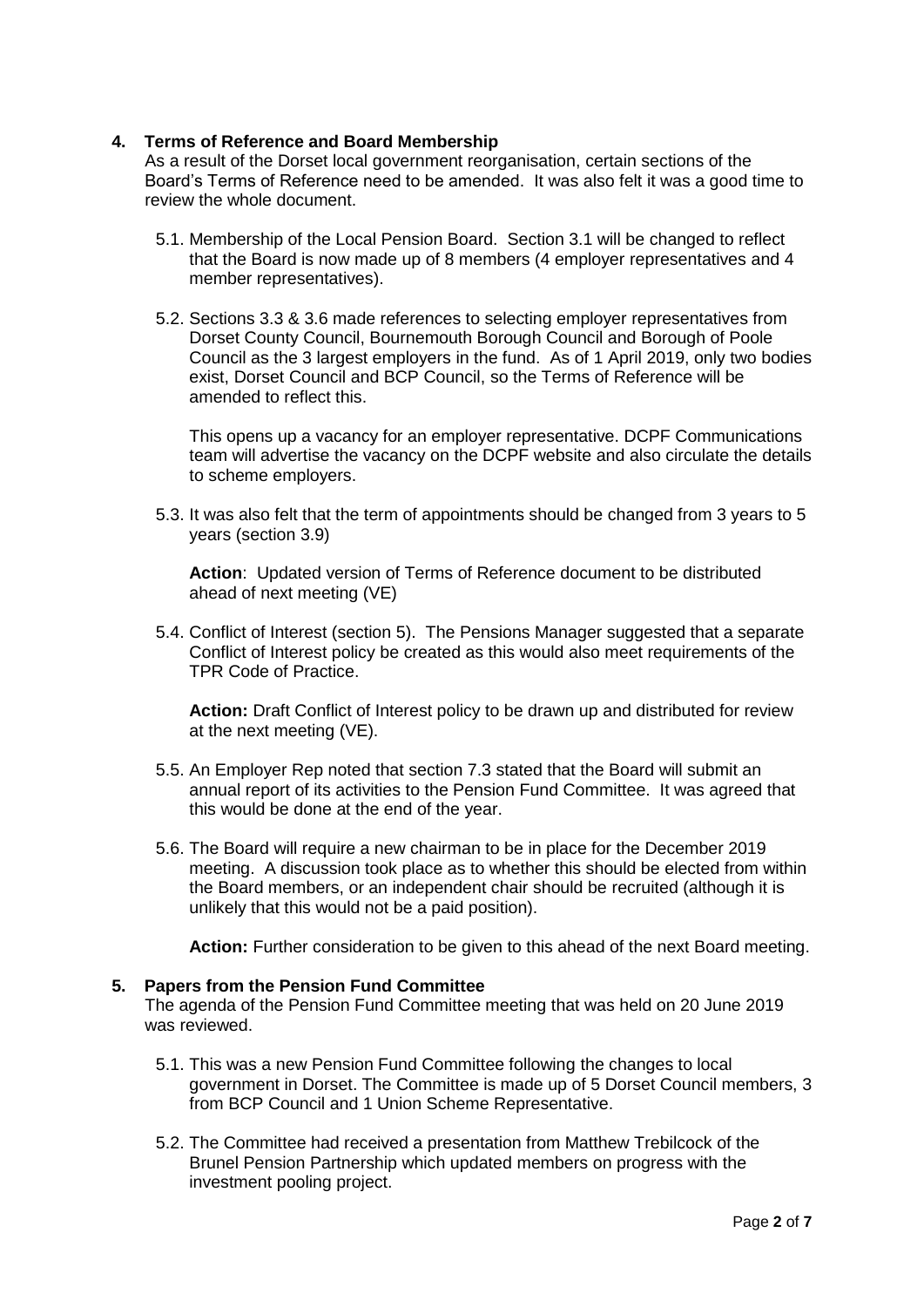The Local Pension Board Chairman asked if Brunel were achieving savings as expected. The Finance Manager confirmed that they were and added that nearly 30% of the Fund's total assets had transferred to portfolios under Brunel's management. South West Audit Partnership had been asked to independently review the project and concluded that it was on track to deliver the planned benefits.

- 5.3. Fund Administrator's Report: The estimated funding level has improved from 83.2% at the last triennial valuation, as at 31 March 2016, to approximately 91% as at 31 December 2018. This improvement is largely the result of the substantial appreciation in the value of the Fund's assets in 2016-17. This is only an indicative draft position. The Fund's actuary was working on a full assessment of liabilities and expected future returns on assets, with initial results expected in September 2019.
- 5.4. The value of the Fund's assets at 31 March 2019 was £3,023m, compared with £2.854m at the start of the financial year. The quarter saw large rises in all listed equities' markets, which drove a rise in the value of the Fund's assets of 6.3% from 31 December 2018. This rise erased the falls of the previous quarter.
- 5.5. The return on investments for the year was 6%, which was below the combined benchmark return of 7.4%, but above the discount rate of 5.4% used by the actuary in the last valuation.

# **6. Employer Contributions Update**

- 6.1. The Finance Manager stated that all employers have paid their contributions within expected timescales.
- 6.2. The Pensions Manager said that The Pensions Regulator will be taking no further action in respect of the employer who had been reported to them over outstanding contributions, and that they were satisfied by DCPF's actions.

## **7. TPR Code of Practice 14 (Governance and administration of public service pension schemes) Update**

The Code of Practice sets out key processes, tools and actions expected in a well-run scheme. A self-assessment tool helps identify issues and actions to take. The Board reviewed the results of the self-assessment tool. The results are set out in 3 sections: 'Governing Your Scheme', 'Managing Risks and Issues' and 'Administration'. Answers were graded red, amber and green.

7.1. 'Governing Your Scheme'. Under this section 1 answer was highlighted red. This related to a register of interests. This will be resolved when DCPF introduce the Conflicts of Interests Policy.

The amber answers both related to training. One related to a training policy, and another to a training plan for Board members. DCPF doesn't have defined policies or plans but does highlight recommended training courses and tools to the Board members. A record is also kept of Board member's training.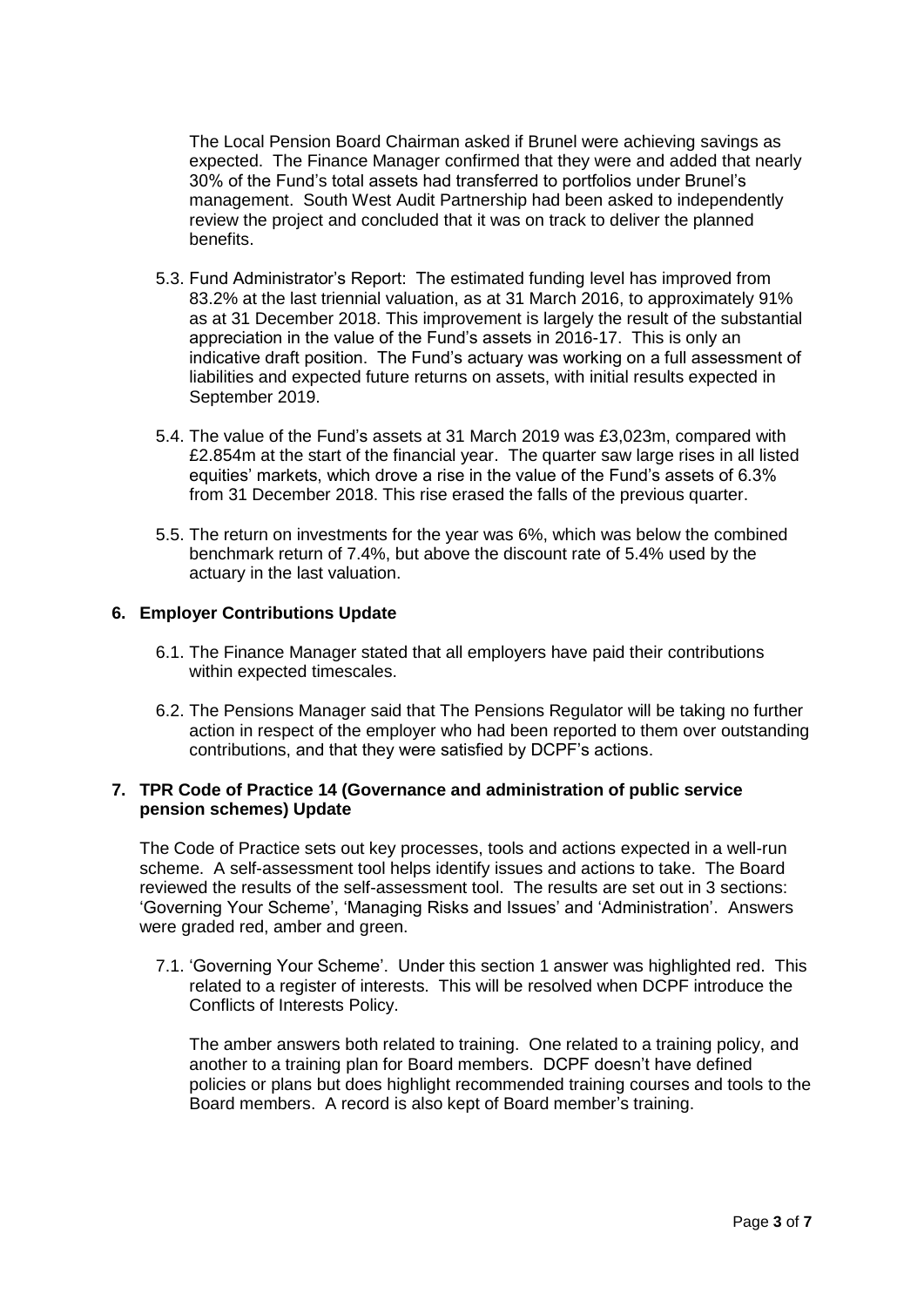- 7.2. 'Managing Risks and Issues'. Under this section, 2 answers were highlighted amber. These related to reporting breaches of the law and service level agreements. In both instances DCPF have processes in place, but they are not formalised into a policy.
- 7.3. 'Administration'. Only 1 answer was highlighted as amber. This related to monitoring of scheme contributions. As DCPF have now produced a 'Payment of Employee and Employer Pension Contributions Policy' all answers are now highlighted green.

# **8. Pensions Administration Reports / Policy Consultations**

The Board reviewed the administration report provided by the Pensions Manager to the Pension Fund Committee at the meeting held on 20 June 2019. As the report included details relating to the Policy Consultations (Item 9 on the Board agenda) it was decided to discuss items 8 and 9 as one.

8.1. Consultation on Public Sector Exit Cap. HM Treasury (HMT) had launched a consultation on the implementation of a cap of £95,000 on exit payments to public sector employees. The cap would cover all costs of exit, including redundancy payments and pension strain costs. The proposals would be cost neutral to the Fund.

It is noted that the cap was not indexed and had not changed since first proposed in 2015. Also, a salary 'floor' included in previous iterations of the proposals was not included in the consultation. The Pensions Manager said that during the 2018/19 scheme year there had been 148 retirements with strain costs. In one instance an employee with a salary of £27k had resulted in a strain cost of £91k. This amount does not include any redundancy payment. This shows that lower paid employees with long service would be likely to exceed the cap. A Member Rep commented that it seems to have moved from targeting high earners to capturing all employees.

It is also not clear how members' benefits would be adjusted where the cap had been exceeded.

8.2. The Board had been given copies of the Pension Manager's proposed response to the consultation and are in agreement with its content. The Board agreed that there should be a push for salary floor and that the £95k should be index linked. They also felt there needs to be clarity over what should happen if the £95k is exceeded.

The Chairman highlighted that the consultation is open for anybody to respond.

The consultation ends on 3 July 2019

- 8.3. The Ministry of Housing, Communities and Local Government (MHCLG) Policy consultation on LGPS: Changes to the Local Valuation Cycle and the Management of Employer Risk. This consultation proposes the following changes.
	- Move the valuation from a 3 to a 4 year cycle
	- Provide options for the transitional period from 2019 to 2024 with a preferred option for a valuation in 2022. The 2019 valuation would therefore set contributions for April 2020 to March 2023, and the 2022 valuation would set contributions for the 2 years to March 2025.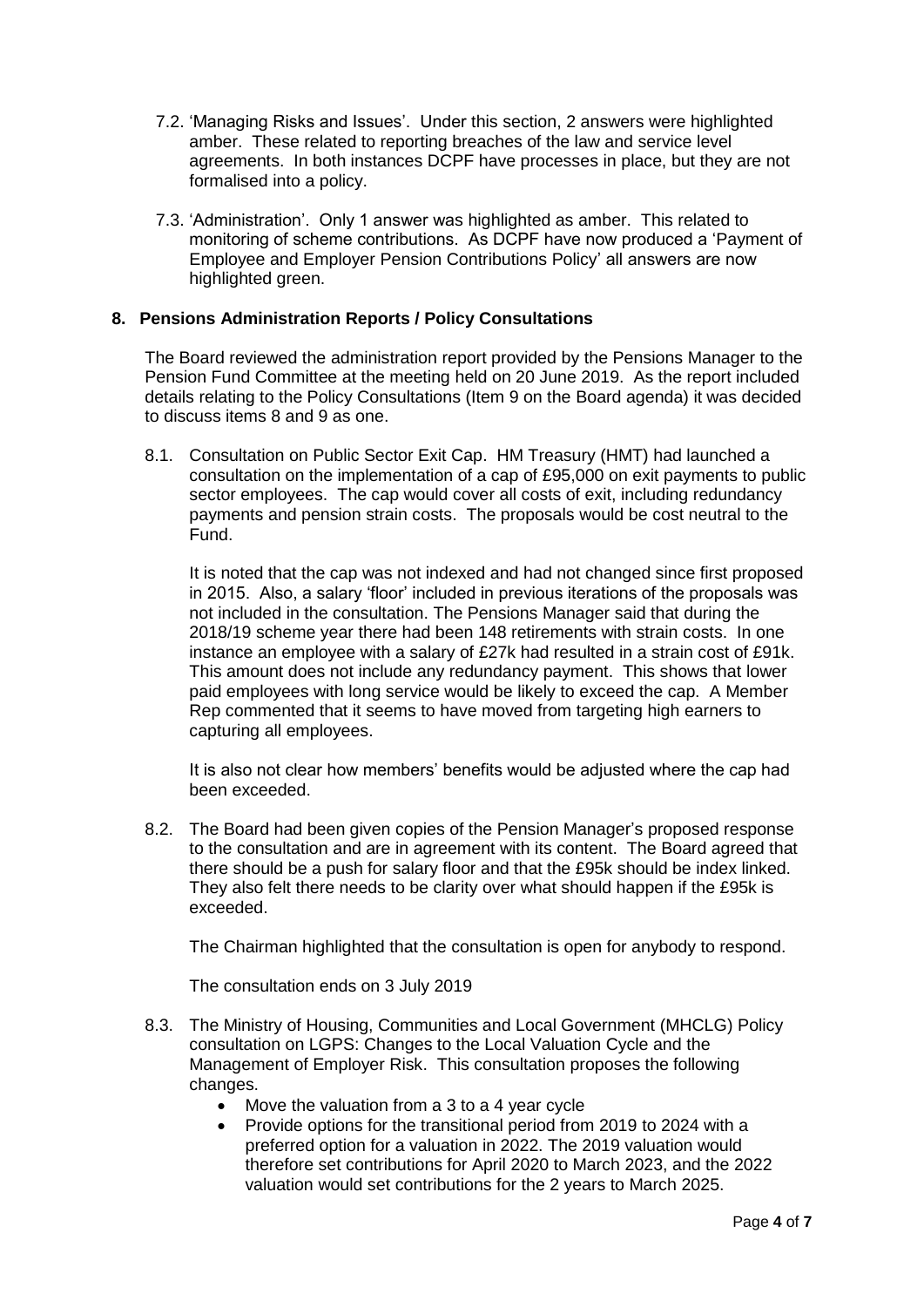- Give funds the power to take interim valuations, in full or in part.
- Provide flexibility to alter employer contribution rates mid valuation.
- Add more flexibility with exit payments, such as deferred employer status where employers defer exit payments and provide an ongoing commitment to meet their existing liabilities, in agreement with the fund.
- Restrict exit credits where risk sharing has been in place.
- Allow Further Education Corporations, Sixth Form College Corporations in England to decide whether to admit employees into the scheme in future.
- 8.4. The Chairman asked if there were any issues for a 4 year valuation. The Pension Manager said that 4 years is a long time, particularly if an employer's employee profile changes (resulting in a rate change), but interim valuations may help.

There was also some concern over allowing further education bodies and colleges the option to not offer the LGPS to support staff. The Pensions Manager had concerns that this could mean fewer members contributing to the scheme, and also deprive a substantial future workforce of the opportunity to be a member of a good quality pension scheme. It is understood that this stems from these educational establishments wanting to save money. The consultation closes on 31 July 2019.

8.5. LGPS Fair Deal – Strengthening pension protection consultation. DCPF submitted a response on 4 April 2019. Board members were provided with a copy of the response.

The new regulations aim to strengthen the pensions protections for members following an outsourcing or re-tender and introduces a provision for a 'deemed employer' as an alternative to the admitted body status, meaning that the outsourcing employer remains the employer for pension purposes. An additional element to the proposed new regulations concerns amalgamated bodies. Exit debts, triggered by Regulation 64, will automatically transfer to the successor body unless there is a specific reason not to do so.

The Pensions Manager said that the intention of the proposals is in part to simplify participation of the LGPS and to help facilitate risk sharing. However, she has doubts whether this will be achieved. It remains the case that, despite concerted efforts to engage and educate employers regarding outsourcing, a lack of understanding, and an inadequate level of engagement with pension issues, continues.

8.6. McCloud judgement – new Scheme Advisory Board (SAB) advice. On 14 May the SAB published an advice note which covered the implications of the McCloud case and the Cost Cap process in regard to the 2019 fund valuations.

The McCloud judgement ruled that the transitional protections for older members built into the judges' and firefighters pension schemes breached age and sex discrimination rules. The Government is planning an appeal. As a result, the improved scheme benefits proposed by the cost management of the LGPS have been put on hold. The improved benefits will have an impact on future scheme costs and have to proceed with the 2019 fund valuation without knowing the result, so advice was sought from SAB.

This advice sets out the proposed approach to the 2019 valuation and confirms that if there is no outcome by 31 August that the scheme benefit design to be used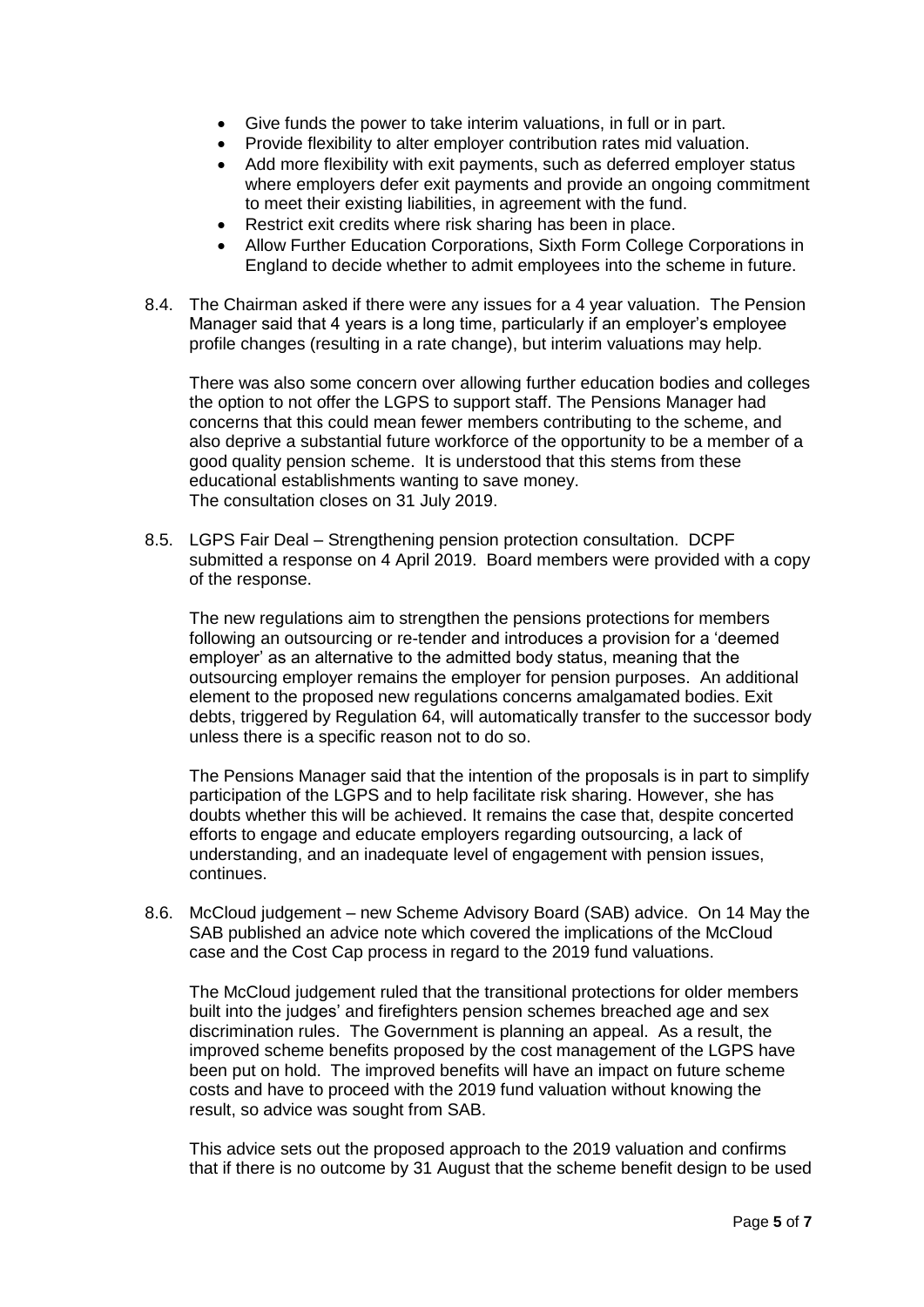should be as it is currently set out. But in setting the employer contribution rates the Administering Authority should, with their Actuary, consider the additional allowance to be made.

**Update:** The Government has been refused permission to appeal the ruling in the McCloud case**.** The matter will now be referred back to the Employment Tribunal for a remedy hearing. This could take 12 months or longer to reach a finding. It is expected that the cost cap process will be re-run taking into account the remedy and any scheme amendments.

8.7. Good Governance Project. Hymans Robertson have been commissioned to undertake a project for the SAB aimed at identifying issues concerning delivery of LGPS administration and governance within local authority structures. The project is intended to help and assist with the successful management of potential conflicts of interest arising between a pension fund and its parent local authority.

Hymans Robertson will provide a summary of the results at the SAB meeting in July.

# **9. Policy Consultations**

See item 8 above.

# **10. Payment of Employee and Employer Pension Contributions Policy**

10.1. The Payment of Employee and Employer Pension Contributions Policy was reviewed and approved.

#### **11. Board Training**

The Employer Relationship Manager gave an update on training opportunities and tools available to the Board members.

- 11.1. Training Courses. Board members will be notified of any relevant training events as and when they become available. Currently the following events are available to book.
	- LGPS Fundamentals Training 2019 (3 separate days: October to December 2019 – London / Cardiff / Leeds)
	- Annual LGPS Governance Conference (23 and 24 January 2020 – York).

Board members will be provided with full details of these courses via e-mail following the meeting. Please respond to the e-mail if you wish to be booked onto a course. If a Board member has attended the LGPS Fundamentals Training in the last couple of years, then there is no requirement for them to attend this year.

As with all training, DCPF will pay the course and travel expenses.

11.2. The Training Tools and Resources. Board members were provided with a copy of a Public Service self-assessment form. This is a useful way of identifying what public service pension learning a member needs, along with links to relevant information. It also includes sections where they can record and reflect on the